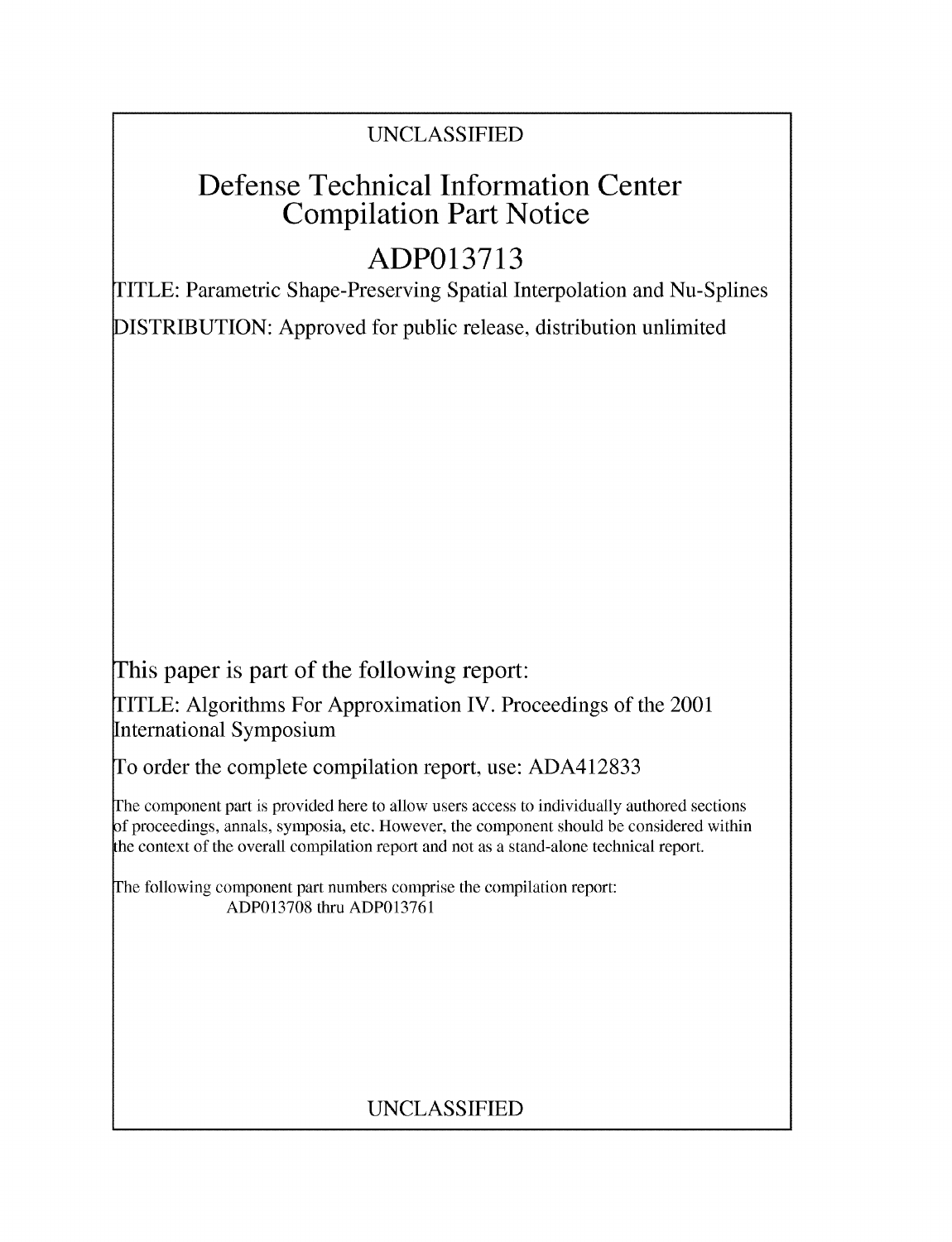## Parametric shape-preserving spatial interpolation and  $\nu$ -splines

#### Carla Manni

Department *of Mathematics, University of Torino, Italy* mannidm, unito. it

#### Abstract

In this paper we present a class of  $C^2$  spatial interpolating curves depending on a set of tension parameters and we illustrate their ability to reproduce the shape of the data. The curves are constructed using cubic splines and basically reduce to classical  $\nu$ -splines for particular values of the tension parameters.

### **<sup>1</sup>**Introduction

Shape-preserving interpolation via functional as well as parametric splines is a well studied topic for the planar case. On the other hand, shape-preserving interpolation for spaces curves is considerably more complex than for planar ones and the related literature is apparently limited. On this concern, a considerable part of the available schemes only ensures geometric continuity of the obtained curve (see [1, 8] and references quoted therein). Recently,  $C^2$  and  $C^3$  shape-preserving interpolating space curves have been obtained using polynomial splines of variable degree, [2, 3, 6]. However, working with low(fixed)-degree polynomial splines seems to be a standard choice in the CAD/CAM community. This motivates the careful investigation of shape preserving properties of cubic  $\nu$ -splines recently carried out in [7] and the present paper.

In this paper we present a method for constructing  $C<sup>2</sup>$  spatial interpolating curves reproducing the shape of the polygonal line which interpolates the given data. The curve is constructed via the so called "parametric approach", [10], using classical cubic splines. The shape of the curve is controlled by the amplitude of the tangent vectors at the data sites which play the role of tension parameters. It turns out that, for particular values of the tension parameters, the proposed scheme provides a new, geometrically evident, description of classical  $C^1 - G^2$  cubic  $\nu$ -splines, [11]. Moreover, the method produces a suitable reparameterization for the above mentioned curves ensuring **C2** continuity. The reparameterization is a cubic polynomial involving the tension parameters (see (3.3)). Thus, the evaluation of the curve for a fixed value of the new parameter requires the solution of a cubic equation.

The geometric meaning of the tension parameters coupled with the powerful "shapepreserving" properties of the Bernstein-B6zier representation can be efficiently used to construct an iterative algorithm for  $C<sup>2</sup>$  shape-preserving interpolation. The algorithm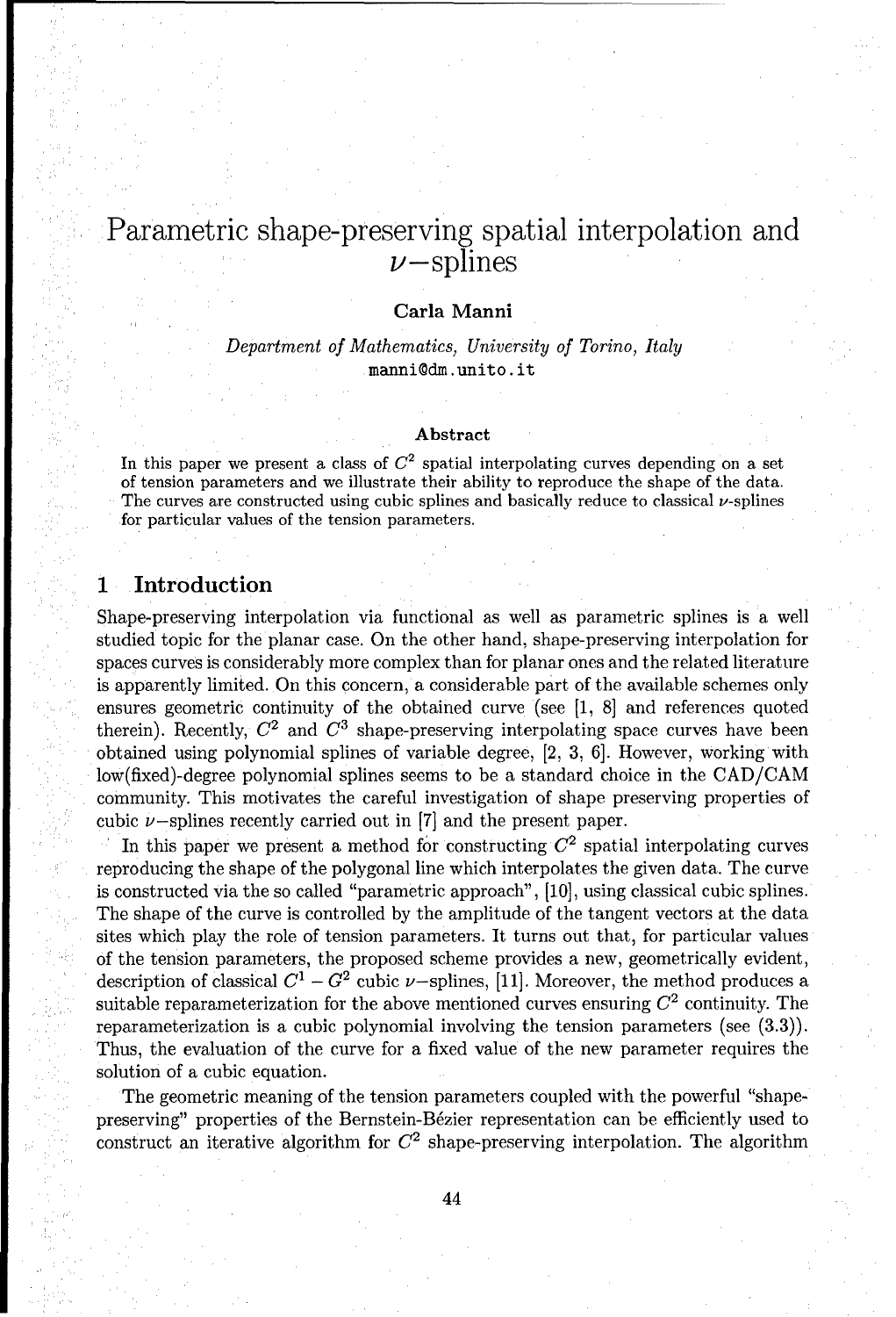converges in a finite number of iterations and requires at each iteration the solution of a diagonally dominant linear system.

The paper is organized as follows. In Section 2 we state the problem. In Section 3 we describe the construction of the required interpolant and we illustrate its dependence on the tension parameters. The asymptotic behavior and the shape-preserving properties of the obtained curve are briefly discussed in Section 4. We conclude in Section 5 with a graphical example.

#### 2 The problem

In this section we introduce the problem of *shape-preserving* interpolation by curves in  $\mathbb{R}^3$ . The adopted notion of shape-preserving follows the definitions of [2] and [6]. Let

$$
\mathbf{I}_i \in \mathbb{R}^3, \ i = 0, \dots, N,
$$

be the interpolation points with  $\mathbf{I}_i \neq \mathbf{I}_{i+1}$ . Define, for all admissible indices,

$$
\mathbf{L}_{i} := \mathbf{I}_{i+1} - \mathbf{I}_{i},
$$
\n
$$
\mathbf{N}_{i} := \begin{cases}\n\frac{\mathbf{L}_{i-1} \times \mathbf{L}_{i}}{\|\mathbf{L}_{i-1} \times \mathbf{L}_{i}\|}, & \text{if } \|\mathbf{L}_{i-1} \times \mathbf{L}_{i}\| > 0, \\
0, & \text{elsewhere,} \\
\Delta_{i} := \begin{cases}\n\frac{\|\mathbf{L}_{i-1} - \mathbf{L}_{i}}{\|\mathbf{L}_{i-1} \times \mathbf{L}_{i}\| \|\mathbf{L}_{i} \times \mathbf{L}_{i+1}\|}, & \text{if } \|\mathbf{L}_{i-1} \times \mathbf{L}_{i}\| \|\mathbf{L}_{i} \times \mathbf{L}_{i+1}\| > 0, \\
0, & \text{elsewhere,} \n\end{cases}
$$

where  $|a\ b\ c|$  denotes the determinant of the matrix with columns  $a, b, c$ . The vectors  $N_i$  and the scalars  $\Delta_i$  are, respectively, the discrete binormals and the discrete torsions of the data.

Let the parameter values  $\sigma_i$ ,  $i = 0, \ldots, N$ , with  $\sigma_i < \sigma_{i+1}$  be given, and let

$$
h_i := \sigma_{i+1} - \sigma_i, \ i = 0, 1, \dots, N-1
$$

be the corresponding spacings. We wish to construct a curve  $Q(s)$ ,  $s \in [\sigma_0, \sigma_N]$ , which interpolates the data,  $\mathbf{Q}(\sigma_i) = \mathbf{I}_i$ ,  $i = 0, \ldots, N$ , such that  $\mathbf{Q} \in C^2[\sigma_0, \sigma_N]$ . In addition, we also require that  $\mathbf{Q}(s)$  is shape-preserving, that is it reproduces the convexity and torsion of the polygonal line connecting the interpolation points. More specifically, denoting with dashes derivatives with respect to the parameter s, we define

$$
\mathbf{K}(s) := \frac{\mathbf{Q}'(s) \times \mathbf{Q}''(s)}{\|\mathbf{Q}'(s)\|^3}, \text{ if } \mathbf{Q}'(s) \neq \mathbf{0}, \ \tau(s) := \frac{|\mathbf{Q}'(s) \ \mathbf{Q}''(s) \ \mathbf{Q}'''(s)|}{\|\mathbf{Q}'(s) \times \mathbf{Q}''(s)\|^2}, \text{ if } \mathbf{K}(s) \neq \mathbf{0}
$$
\n(2.1)

as the *curvature vector* and the *torsion* of the curve respectively.  $Q(s)$  is shape-preserving if it satisfies the following criteria ([2, 6, **7]).**

(i) Convexity criteria:

(i.1) if  $N_i \cdot N_{i+1} > 0$ , then  $K(s) \cdot N_j > 0$ ,  $j = i, i + 1, s \in [\sigma_i, \sigma_{i+1}],$ (i.2) if  $N_i \cdot N_{i+1} < 0$ , then  $K(s) \cdot N_j$ ,  $j = i, i + 1$ , has one change in sign in  $[\sigma_i, \sigma_{i+1}]$ , (i.3) if  $N_i \cdot N_j \neq 0$  then  $(K(\sigma_i) \cdot N_j)(N_i \cdot N_j) > 0, j = i - 1, i, i + 1$ .

(ii) Torsion criteria: if  $\Delta_i \neq 0$  then  $\tau(s)\Delta_i > 0$ ,  $s \in [\sigma_i^+, \sigma_{i+1}^-]$ .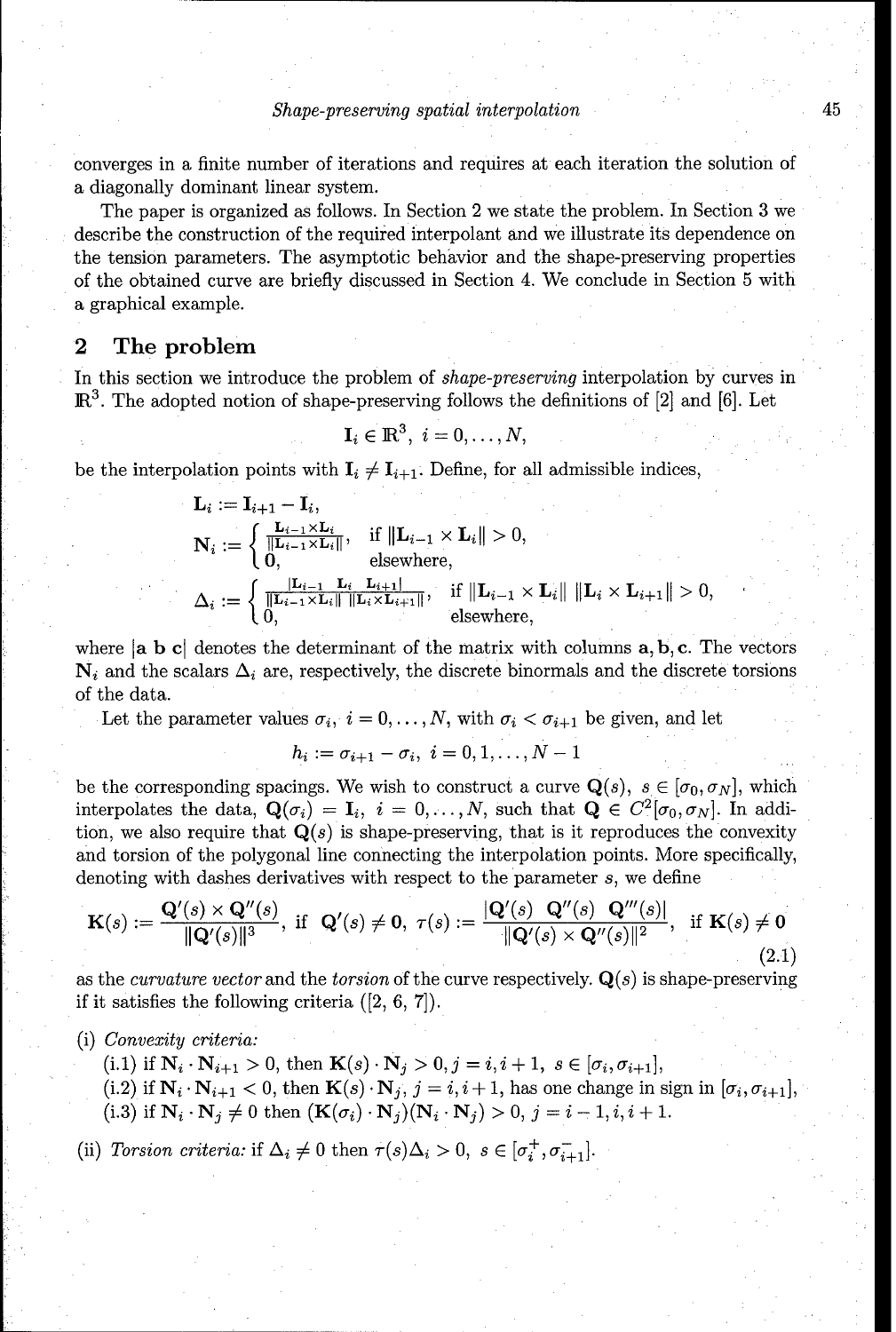#### 46 Carla Manni

For the sake of brevity we refer to [7] for the more technical *collinearity* and *coplanar*ity criteria.

#### **3** Constructing the interpolating curve

In order to construct the curve **Q** we consider, as a first step, a cubic curve **C** interpolating the data. We put

$$
\mathbf{C}(t)|_{[\sigma_i,\sigma_{i+1}]} := \mathbf{C}_i(t;\lambda_i^{(0)},\lambda_i^{(1)}),
$$
\n(3.1)

$$
\mathbf{C}_{i}(t; \lambda_{i}^{(0)}, \lambda_{i}^{(1)}) := \mathbf{I}_{i}H_{0}^{(0)}(u) + \mathbf{I}_{i+1}H_{1}^{(0)}(u) + \lambda_{i}^{(0)}h_{i}\mathbf{T}_{i}H_{0}^{(1)}(u) + \lambda_{i}^{(1)}h_{i}\mathbf{T}_{i+1}H_{1}^{(1)}(u),
$$
  
\n
$$
t \in [\sigma_{i}, \sigma_{i+1}], \quad u := (t - \sigma_{i})/h_{i}, \tag{3.2}
$$

where  $0 < \lambda_i^{(0)}, \lambda_i^{(1)} \leq 1$  are shape parameters,  $\mathbf{T}_i$ ,  $\mathbf{T}_{i+1}$  are vectors to be determined and  $H_i^{(j)}(u)$  denote the elements of the cardinal basis for cubic Hermite interpolation, that is  $H_i^{(j)}(u)$  are the polynomials of third degree such that

$$
\frac{d^l H_i^{(j)}(r)}{d u^l} = \delta_{lj} \delta_{ri}, \ r, l = 0, 1.
$$

One can immediately verify that the curve (3.2) interpolates the points  $\mathbf{I}_i$ ,  $\mathbf{I}_{i+1}$  at the extremes of the interval  $[\sigma_i, \sigma_{i+1}]$  and has tangent vectors  $\lambda_i^{(0)}$ **T**<sub>i</sub>,  $\lambda_i^{(1)}$ **T**<sub>i+1</sub> at the same extremes. The parameters  $\lambda_i^{(0)}, \lambda_i^{(1)}$  determine the amplitude of the tangent vectors of the curve at the two end points of the interval and they control the shape of the curve. To be more specific, since  $H_0^{(0)}(u) + H_1^{(0)}(u) = 1$ , we have that  $\mathbf{C}_i(t; 0, 0)$  reduces to the line through  $\mathbf{I}_i$ ,  $\mathbf{I}_{i+1}$ . Thus, the parameters  $\lambda_i^{(0)}, \lambda_i^{(1)}$  act as tension parameters stretching the curve from the classical Hermite cubic interpolating  $I_i$ ,  $I_{i+1}$  with tangents  $T_i$ ,  $T_{i+1}$  $(\lambda_i^{(0)}, \lambda_i^{(1)} = 1)$  to the line segment  $(\lambda_i^{(0)}, \lambda_i^{(1)} = 0)$ . The curve (3.1) turns out to be of  $class\ G^1$ 

Let us consider now the new global parameter

$$
s(t)_{|[\sigma_i, \sigma_{i+1}]} := s_i(t; \lambda_i^{(0)}, \lambda_i^{(1)}) := \sigma_i H_0^{(0)}(u) + \sigma_{i+1} H_1^{(0)}(u) + \lambda_i^{(0)} h_i H_1^{(1)}(u). \tag{3.3}
$$

It is not difficult to see that, if

$$
0 < \lambda_i^{(0)}, \lambda_i^{(1)} \le 1 \tag{3.4}
$$

 $_{\rm then}$ 

$$
\frac{ds_i(t;\lambda_i^{(0)},\lambda_i^{(1)})}{dt}>0,\ \ t\in[\sigma_i,\sigma_{i+1}].
$$

Thus (3.3) implicitly defines a function  $t = t(s)$ , which provides a reparameterization for (3.1). In the following we assume that conditions (3.4) hold and we define

$$
\mathbf{Q}(s) := \mathbf{C}(t(s)).\tag{3.5}
$$

Since  $\mathbf{Q}'(\sigma_i) = \mathbf{T}_i$ ,  $i = 0, ..., N$ , **Q** is of class  $C^1$ . For each sequence of the tension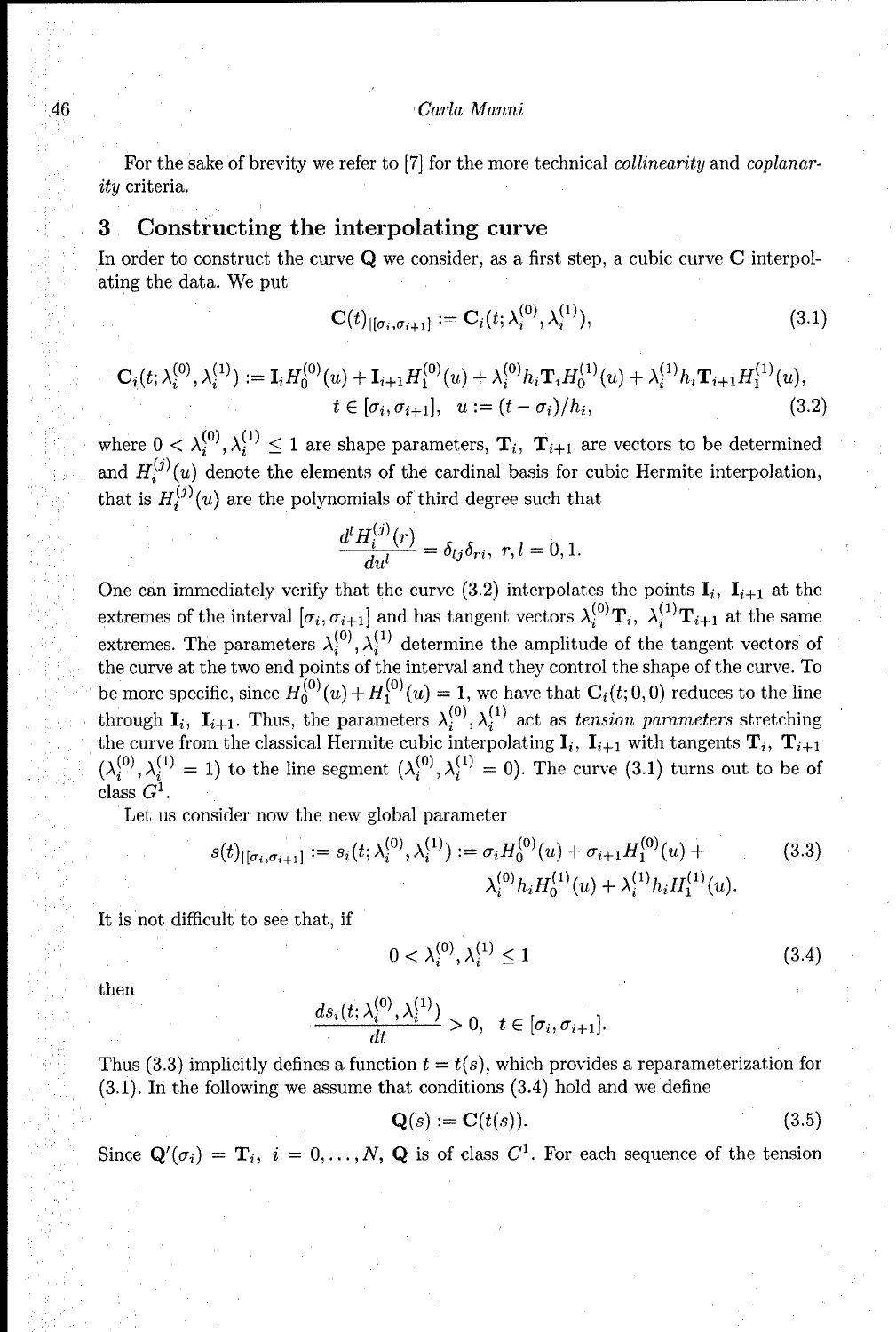parameters  $\lambda_i^{(0)}, \lambda_i^{(1)}$  we will determine the tangent vectors  $\mathbf{T}_i, \mathbf{T}_{i+1}$  so that **Q** is also of class  $C^2$ . Let us denote by dots derivatives with respect to the local parameter u. Imposing continuity of  $\mathbf{Q}''(s)$  at  $\sigma_i$ ,  $i = 1, \ldots, N-1$ , from (3.3), (3.5) and from the chain rule for derivatives, we obtain

$$
\frac{\ddot{\mathbf{C}}_{i-1}(1^-)h_{i-1}\lambda_{i-1}^{(1)} - \ddot{s}_{i-1}(1^-)h_{i-1}\lambda_{i-1}^{(1)}\mathbf{T}_i}{(h_{i-1}\lambda_{i-1}^{(1)})^3} = \frac{\ddot{\mathbf{C}}_i(0^+)h_i\lambda_i^{(0)} - \ddot{s}_i(0^+)h_i\lambda_i^{(0)}\mathbf{T}_i}{(h_i\lambda_i^{(0)})^3}.
$$
 (3.6)

Thus, after some manipulations, from (3.2) we have

$$
u_i \mathbf{T}_{i-1} + \mathbf{T}_i + v_i \mathbf{T}_{i+1} = \mathbf{z}_i, \quad i = 1, ..., N-1,
$$
 (3.7)

$$
u_i = \frac{h_{i-1}\lambda_{i-1}^{(0)}(h_i\lambda_i^{(0)})^2}{w_i},
$$
  
\n
$$
v_i = \frac{h_i\lambda_i^{(1)}(h_{i-1}\lambda_{i-1}^{(1)})^2}{w_i},
$$
  
\n
$$
w_i = h_{i-1}(3 - \lambda_{i-1}^{(0)})(h_i\lambda_i^{(0)})^2 + h_i(3 - \lambda_i^{(1)})(h_{i-1}\lambda_{i-1}^{(1)})^2,
$$
  
\n
$$
\mathbf{z}_i = \frac{3}{w_i}\mathbf{L}_i(h_{i-1}\lambda_{i-1}^{(1)})^2 + \frac{3}{w_i}\mathbf{L}_{i-1}(h_i\lambda_i^{(0)})^2.
$$
 (3.8)

In order to uniquely determine the vectors  $T_i$  we need two additional equations that will be obtained by imposing boundary conditions. Classical boundary conditions are *periodic conditions:*

$$
u_0\mathbf{T}_{N-1}+\mathbf{T}_0+v_0\mathbf{T}_1=\mathbf{z}_0,\ \ u_N\mathbf{T}_{N-1}+\mathbf{T}_N+v_N\mathbf{T}_1=\mathbf{z}_N
$$

 $(\text{with } u_0, v_0, u_N, v_N, \mathbf{z}_0, \mathbf{z}_N \text{ defined according to (3.8) setting } h_{-1} = h_{N-1}, \ \lambda_{-1}^{(0)} = \lambda_N^{(0)}$  $\lambda_{-1}^{(1)} = \lambda_{N-1}^{(1)}$ ,  $\mathbf{L}_{-1} = \mathbf{L}_{N-1}$ ,  $h_N = h_0$ ,  $\lambda_N^{(0)} = \lambda_0^{(0)}$ ,  $\lambda_N^{(1)} = \lambda_0^{(1)}$ ,  $\mathbf{L}_N = \mathbf{L}_0$ ) and end tangent conditions:

$$
\mathbf{T}_0=\mathbf{D}_0,\qquad \mathbf{T}_N=\mathbf{D}_N,
$$

(where  $D_0$ ,  $D_N$  are given in input). In the following we will denote by  $\mathcal I$  the set of indices  $\{1,\ldots,N-1\}$  ( $\{0,\ldots,N\}$ ) when end tangent (periodic) conditions are considered. It is not difficult to see that (3.7) for any choice of the above mentioned boundary conditions provide a diagonally dominant system

$$
A\mathbf{T} = \mathbf{z}.\tag{3.9}
$$

Thus we can state the following

**Theorem 3.1** For any sequence  $\lambda_i^{(0)}, \lambda_i^{(1)}, i = 0, \ldots, N-1$ , satisfying (3.4), there exists a unique  $\mathbf{Q} \in C^2[\sigma_0, \sigma_N]$  defined via  $(3.1)$ – $(3.3)$ ,  $(3.5)$  which interpolates the given data *and satisfies periodic or* end tangent conditions.

We notice that for  $\lambda_k^{(0)} = \lambda_k^{(1)} = 1$ , system (3.9) reduces to the system for the computation of classical  $C^2$  cubic splines. Moreover, if  $\lambda_{k-1}^{(1)} = \lambda_k^{(0)} = \lambda_k$ ,  $k \in \mathcal{I}$ , the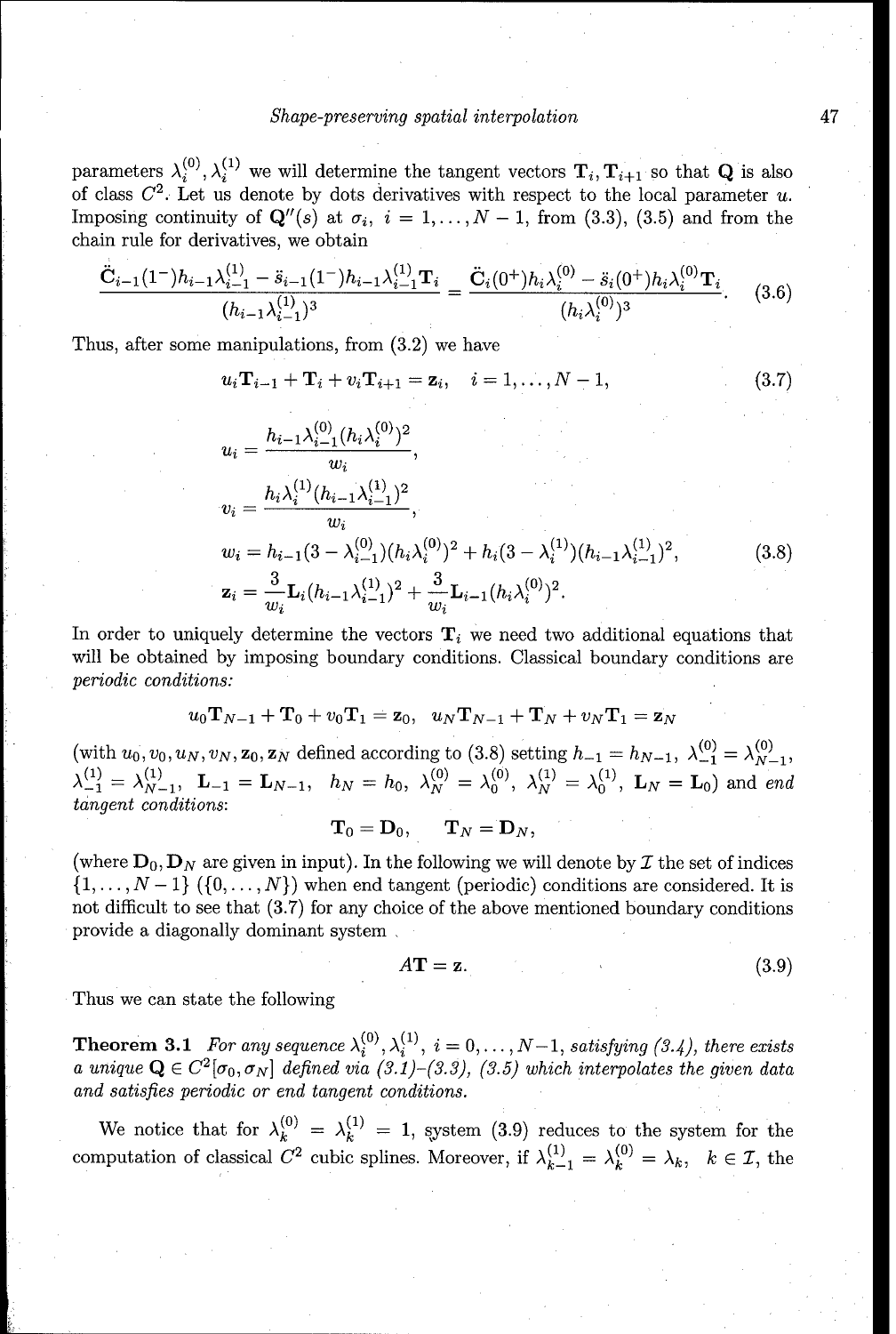#### 48 Carla Manni

curve C is of class  $C^1$  and equation (3.6) reads

$$
\frac{d^2}{dt^2}\mathbf{C}_i(\sigma_i^+) - \frac{d^2}{dt^2}\mathbf{C}_{i-i}(\sigma_i^-) = \frac{h_i^{-2}\ddot{s}_i(0^+) - h_{i-1}^{-2}\ddot{s}_{i-1}(1^-)}{\lambda_i}\frac{d}{dt}\mathbf{C}_i(\sigma_i^+).
$$

Then (3.6) is equivalent to impose that the cubic curve (3.1) is a  $C^1$ - $G^2$  cubic  $\nu$  - *spline* [5, 7, 11] where, from  $(3.3)$ , for  $i \in \mathcal{I}$ 

$$
\nu_i := \frac{h_i^{-2} \ddot{s}_i(0^+) - h_{i-1}^{-2} \ddot{s}_{i-1}(1^-)}{\lambda_i} = \frac{(6 - 4\lambda_i - 2\lambda_{i+1})h_i^{-1} + (6 - 2\lambda_{i-1} - 4\lambda_i)h_{i-1}^{-1}}{\lambda_i}.
$$
\n(3.10)

## 4 Asymptotic behavior and shape-preservation

In this section we briefly discuss the asymptotic behavior and the resulting shapepreserving properties of the curve **Q,** defined by (3.1)-(3.3), (3.5) and (3.9), as the tension parameters  $\lambda_i^{(0)}, \lambda_i^{(1)}$  approach zero. The following lemma (see also [7]) concerns the asymptotic behavior of the tangents  $T_i$ . We omit the details of the proof which are completely analogous to those of Theorem 3 in [9].

**Lemma 4.1** *The vectors*  $\mathbf{T}_i$ ,  $i = 0, \ldots, N$ , obtained from (3.9) are bounded independ*ently of*  $\lambda_i^{(0)}, \lambda_i^{(1)}, j = 0, ..., N - 1$ *. Moreover,* 

$$
\lim_{\lambda_{i-1}^{(0)}, \lambda_i^{(1)} \to 0} \mathbf{T}_i = \frac{h_i(\lambda_i^{(0)})^2}{h_i(\lambda_i^{(0)})^2 + h_{i-1}(\lambda_{i-1}^{(1)})^2} \frac{\mathbf{L}_{i-1}}{h_{i-1}} + \frac{h_{i-1}(\lambda_{i-1}^{(1)})^2}{h_{i-1}(\lambda_{i-1}^{(1)})^2 + h_i(\lambda_i^{(0)})^2} \frac{\mathbf{L}_i}{h_i}
$$
\n
$$
=: (1 - \alpha_i) \frac{\mathbf{L}_{i-1}}{h_{i-1}} + \alpha_i \frac{\mathbf{L}_i}{h_i}, \quad i \in \mathcal{I}.
$$
\n(4.1)

Since the tangents are bounded independently on the tension parameters, from the previous section we have that **Q** approaches the piecewise linear function interpolating the data as the tension parameters tend to zero. Moreover, each tangent  $T_i$  determined by (3.9) tends to a strictly convex combination of  $\mathbf{L}_{i-1} / h_{i-1}$  and  $\mathbf{L}_i / h_i$  as the tension parameters  $\lambda_{i-1}^{(0)}, \lambda_i^{(1)}$  tend to zero while  $\lambda_{i-1}^{(1)}/\lambda_i^{(0)}$  remains bounded and strictly positive. Due to these two main facts, we are able to easy control the shape of the curve **Q** and to ensure that it reproduces the shape of the data as the tension parameters approach zero as we will discuss briefly in the following.

Since C and **Q** only differ for a reparameterization they have the same image. Thus, as far as the shape-preserving properties are concerned, we can consider the expression of **C.** As noticed in Section 3, if  $\lambda_{i-1}^{(1)} = \lambda_i^{(0)}$ ,  $i \in \mathcal{I}$ , the curve C with  $\mathbf{T}_j$  obtained by (3.9), is a  $C^{1}$ - $G^{2}$  cubic  $\nu$ -spline. In such a case, using (3.10), the careful shape analysis carried out in [7] and the resulting algorithm can be considered. However, the simple geometric meaning of the tension parameters  $\lambda_i^{(0)}, \lambda_i^{(1)}$  coupled with the "shape-preserving" properties of the B6zier-Bernstein representation, allow us to more easily establish the shape-preserving results also for completely general configurations of  $\lambda_{i-1}^{(1)}$ ,  $\lambda_i^{(0)}$ . Thus, we express the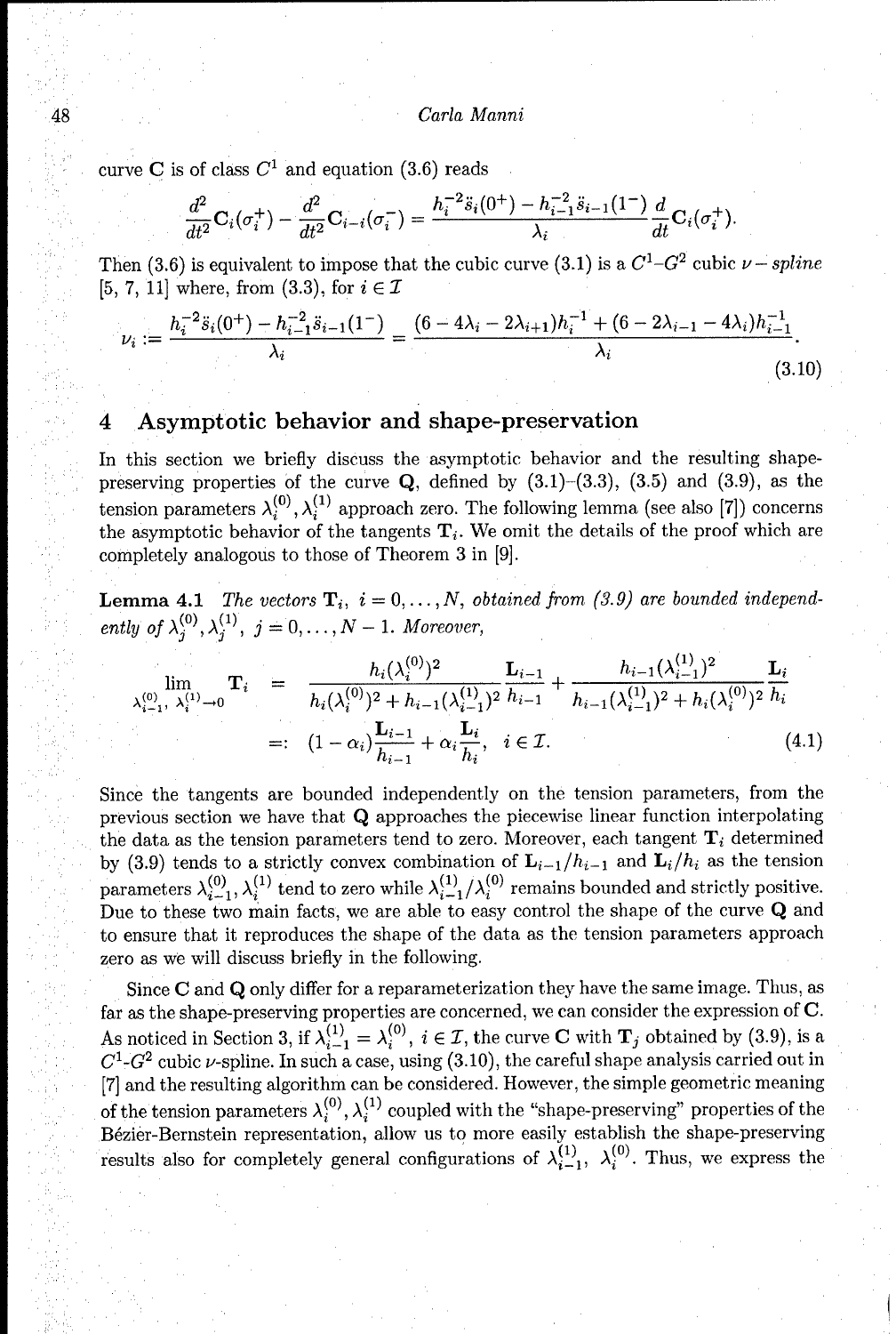curve segment  $\mathbf{C}_i(t; \lambda_i^{(0)}, \lambda_i^{(1)})$  in Bézier-Bernstein form:

$$
\mathbf{C}_i(t;\lambda_i^{(0)},\lambda_i^{(1)})=\sum_{l=0}^3\mathbf{C}_{i,l}\binom{3}{l}t^l(1-t)^{3-l},
$$

$$
\mathbf{C}_{i,0} := \mathbf{I}_i, \ \mathbf{C}_{i,1} := \mathbf{I}_i + \frac{1}{3} h_i \lambda_i^{(0)} \mathbf{T}_i, \ \mathbf{C}_{i,2} := \mathbf{I}_{i+1} - \frac{1}{3} h_i \lambda_i^{(1)} \mathbf{T}_{i+1}, \ \mathbf{C}_{i,3} := \mathbf{I}_{i+1}
$$

Let us consider at the beginning the convexity criteria.

**Lemma 4.2** If 
$$
\mathbf{N}_i \cdot \mathbf{N}_j \neq 0
$$
 and  $\frac{\lambda_{i-1}^{(1)}}{\lambda_i^{(0)}} \to c > 0$ , then  

$$
\lim_{\lambda_{i-1}^{(0)}, \lambda_i^{(1)} \to 0} (\mathbf{K}(\sigma_i) \cdot \mathbf{N}_j)(\mathbf{N}_i \cdot \mathbf{N}_j) > 0.
$$

**Proof:** From the properties of Bézier curves (see  $[5]$ ) and from  $(2.1)$  and  $(3.5)$ 

$$
sgn(\mathbf{K}(\sigma_i) \cdot \mathbf{N}_j) = sgn((\mathbf{C}_{i,1} - \mathbf{C}_{i,0}) \times (\mathbf{C}_{i,2} - \mathbf{C}_{i,1})) \cdot \mathbf{N}_j
$$
  

$$
sgn\left(\left[\mathbf{T}_i \times \left(\mathbf{L}_i - \frac{\lambda_i^{(0)} h_i}{3} \mathbf{T}_i - \frac{\lambda_i^{(1)} h_i}{3} \mathbf{T}_{i+1}\right)\right] \cdot \mathbf{N}_j\right)
$$

where  $sgn(y)$  denotes the sign of y. Moreover, from  $(4.1)$ 

$$
\lim_{\lambda_{i-1}^{(0)},\lambda_i^{(1)}\to 0} (\mathbf{T}_i \times \mathbf{L}_i) \cdot \mathbf{N}_j = \left(\alpha_i \frac{\mathbf{L}_i}{h_i} \times \mathbf{L}_i + (1-\alpha_i) \frac{\mathbf{L}_{i-1}}{h_{i-1}} \times \mathbf{L}_i\right) \cdot \mathbf{N}_j = \frac{(1-\alpha_i)}{h_{i-1}} \mathbf{N}_i \cdot \mathbf{N}_j.
$$

Hence, we obtain the assertion if  $N_i \cdot N_j \neq 0$ .

The previous lemma ensures that, if  $\lambda_{i-1}^{(0)}, \lambda_i^{(1)}$  are small enough the third convexity criterion, (i.3), stated in Section 2 is satisfied. In addition, the sign of  $\mathbf{K}(\sigma_k)\cdot\mathbf{N}_j$ ,  $k=i,i+$ 1 can be checked considering the Bézier coefficients  $C_{i,l}$ ,  $l = 0, 1, 2, 3$ , of  $C_i$ . Furthermore, thanks to the shape-preserving properties of totally positive bases, for small values of the tension parameters, (see [4]) the number of changes in sign of  $\mathbf{K}(s) \cdot \mathbf{N}_j$ ,  $s \in [\sigma_i, \sigma_{i+1}]$ is bounded by the number of changes of sign in the pair  $\mathbf{K}(\sigma_k) \cdot \mathbf{N}_j$ ,  $k = i, i + 1$ . Thus, also the first and the second convexity criteria (i.1) and (i.2) are satisfied if the tension parameters are small enough.

As far as the torsion is concerned, we recall that the sign of the torsion of a cubic curve coincides with the sign of the discrete torsion of its Bézier control polygon (see for example [5]) thus it is not difficult to obtain the following

**Lemma 4.3** If 
$$
\Delta_i \neq 0
$$
 and  $\frac{\lambda_{j-1}^{(1)}}{\lambda_j^{(0)}} \to c > 0$ ,  $j = i, i + 1$ , then  

$$
\lim_{\lambda_{i-1}^{(0)}, \lambda_{i-1}^{(1)}, \lambda_i^{(0)}, \lambda_i^{(1)}, \lambda_{i+1}^{(0)}, \lambda_{i+1}^{(1)} \to 0} \tau(s) \Delta_i > 0, \ s \in [\sigma_i^+, \sigma_{i+1}^-].
$$

With similar arguments it is not difficult to prove that also the collinearity and the coplanarity criteria stated in [7] are fulfilled as the tension parameters approach zero. We omit the details for the sake of brevity.

Summarizing, from the previous discussion it follows that if the tension parameters are small enough then the Bézier control polygon of C reproduces the shape of the data and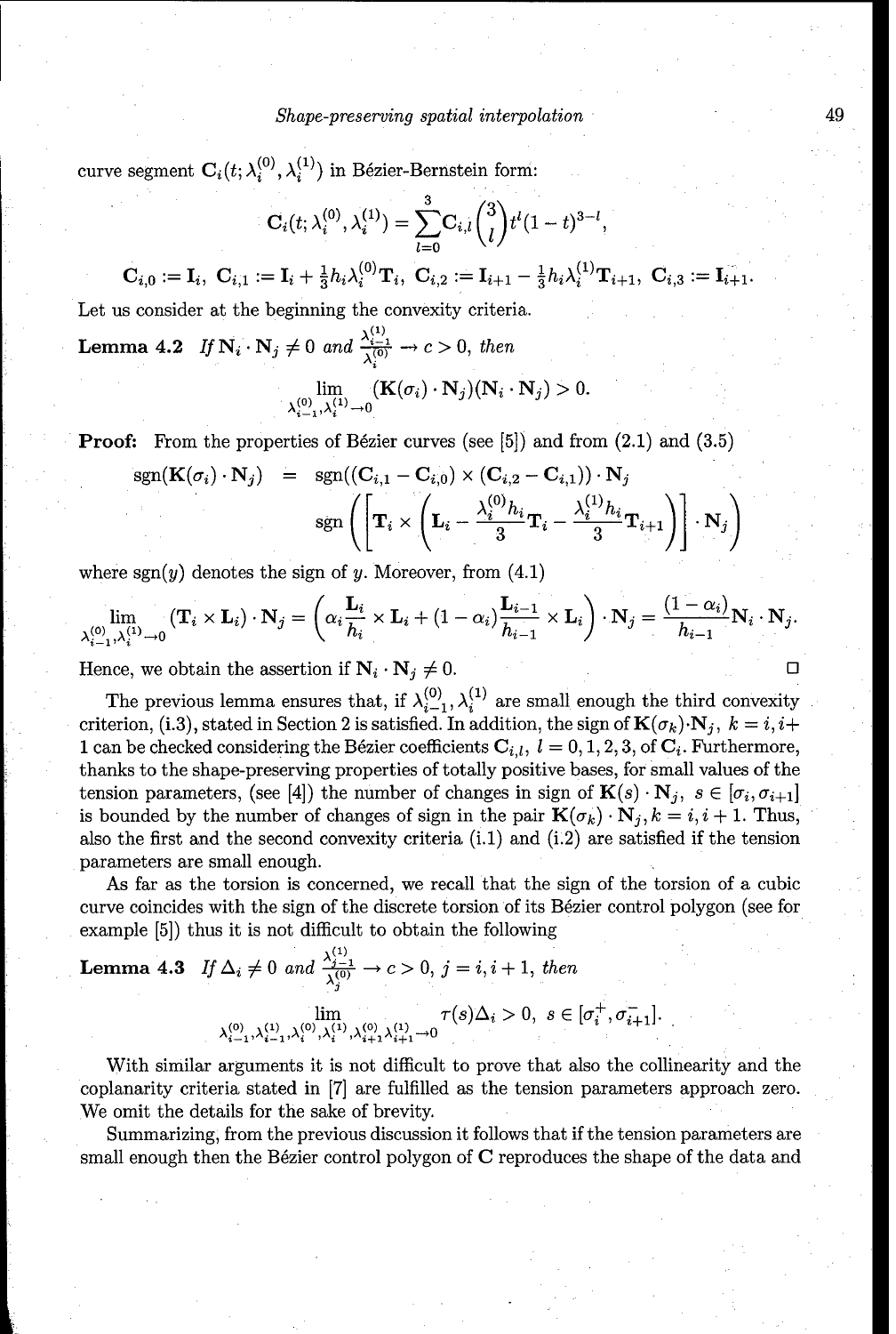#### 50 Carla Manni

the curve  $C$  does the same thanks to the properties of Bézier-Bernstein representation. Thus, to obtain an automatic algorithm to compute the  $C<sup>2</sup>$  interpolant **Q** defined by (3.5), satisfying convexity and torsion criteria, basically we have to perform the following steps:

(a) for a given sequence of the tension parameters solve the system (3.9) and compute the Bézier coefficients of the resulting curve  $C$ ;

(b) check if the control polygon of each segment  $C_i$  satisfies the convexity and torsion criteria;

(c) if this is not the case reduce the values of the related tension parameters according to a given rule and go to step (a).

#### **5 A** graphical example

To illustrate the performance of the presented scheme we consider the data proposed in [7], Example 2, consisting of 20 points with uniform parameterization in [0, **1].** End tangent boundary conditions have been used (see Table 2 in [7]). Figures 1-3 show the behavior of the obtained  $C^2$  curve **Q** compared with the classical  $C^2$  cubic spline. The shape-preserving curve **Q** is defined by the following sequence of tension parameters



FIG. 1. *C2* cubic spline (left) and **Q** (right).

**0 480 40**

ົມທ .<br>4700

## Bibliography

- 1. S. Asaturyan, P. Costantini and C. Manni, Local shape-preserving interpolation by space curves, *IMA J.* Numer. Anal. 21 (2001), 301-325.
- 2. P. Costantini, T. N. T. Goodman and C. Manni, Constructing *C3* shape-preserving interpolating space curves, Adv. *Comput. Math.* 14 (2001), 103-127.
- 3. P. Costantini and C. Manni, Shape-preserving  $C^3$  interpolation: the curve case,  $Adv$ . Comput. *Math.* (2002) to appear.
- 4. T. N. T. Goodman, Total positivity and the shape of curves, in *Total Positivity* and *its Applications,* M. Gasca and C. A. Micchelli (eds), Kluwer, 1996, 157-186.